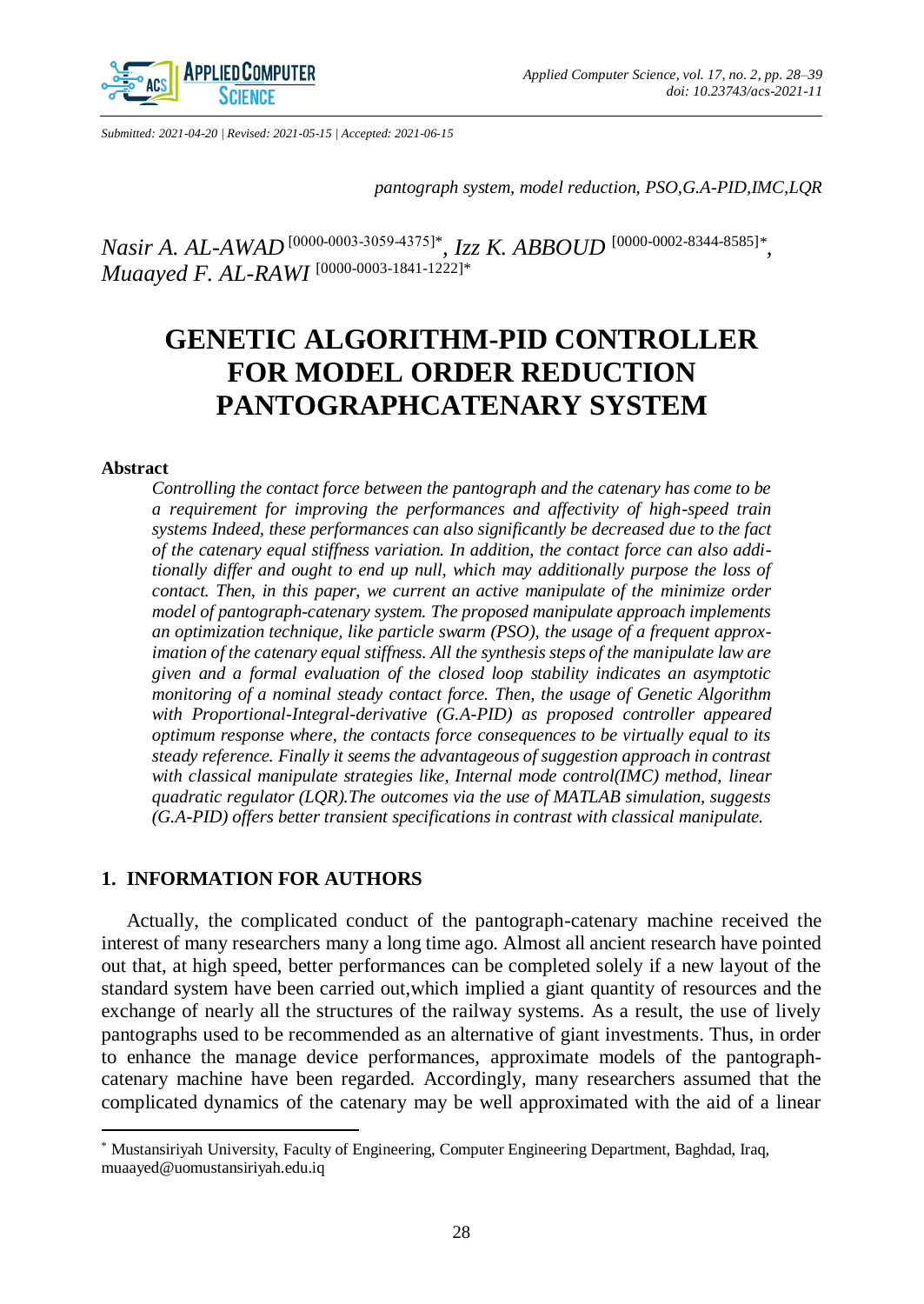mechanical system with space-varying lumped parameters. This means that the catenary parameters may additionally be viewed time various with a charge decided by the time pace. Then, as uncertainties are existing in nearly all designed models, many researchers proposed the use of robust manage strategies (Chater et al., 2015), whilst sometimes, the problem was solved by solely tuning popular PID controllers .More recently, a second order sliding mode primarily based control scheme that avoids the measurement of the contact force used to be suggested. Other associated 2nd order sliding mode strategies to this trouble are (Bartolini et al., 2003). However, the usage of the Algebraic Observability Theory, this thinking turns out to require greater knowledge, as it requires the cost of the manipulate force utilized to the higher frame, the speed and the acceleration of the top and lower frames, which can also render the manipulate system complicated and expensive. Hence, in all following works, to operate output feedback, the contact force is evaluated by using skill of load cells whose measurements are compensated by means of accelerometers (Pisano & Usai, 2008).While some other is to take benefit of the improvement in manage theory—this is the idea of energetic manipulate of pantograph-catenary's machine in order to keep an superior contact force. Indeed this has attracted a lot interest in the study of pantograph-catenary interaction. For example, easy nation comments control approach is viewed in (Arnold & Simenon, 2000); in (Giovanelli & Farella, 2016), an LQR is designed the use of a linear pantographcatenary model, whilst in (Liu et al., 2016) a high order sliding mode variable structure controller is built for the energetic manipulate of pantograph; an evolutionary multiobjective optimization method is utilized taking into account the perturbations brought on by means of the time-varying stiffness of catenary, differential-geometric idea is used for outputperturbation decoupling for a nonlinear pantograph-catenary model in (O'Connor et al., 1997); very recently fuzzy common sense has additionally discovered application in the active control strategies such as in (Pourzeynali, Lavasani & Modarayi, 2007). The pantograph and catenary form an oscillating gadget that is coupled by way of the contact force between the pantograph head and the contact wire. Too giant contact force variation can lead to loss of contact, arcing and wear as properly as harm to the system. The mission of regulating the contact pressure to a pre-specified steady value in the presence of model uncertain-ties and exterior disturbances is suggested.

This paper is arrangement as following: In section 2, the mathematical model of the pantograph-catenary device is represented. Section three it gives the model order reduction. In section 4, we present the controller design of classical and proposed method. Section 5 presents the discussion and evaluation of simulation results.

## **2. MATEHMATICAL MODEL OF THE SYSTEM**

This section is dealing with the components of the electrical train and can be divided by sub-mechanical systems.

## **2.1. Pantograph**

The purpose of pantograph device is to accumulate electrical current from the catenary cable system. In order to gather the current and no longer to interfere with the passing nonelectric train below the overhead lines, the essential frame is fold-able and can vertically increase the pantograph head a full-size distance. To gain appropriate current collection,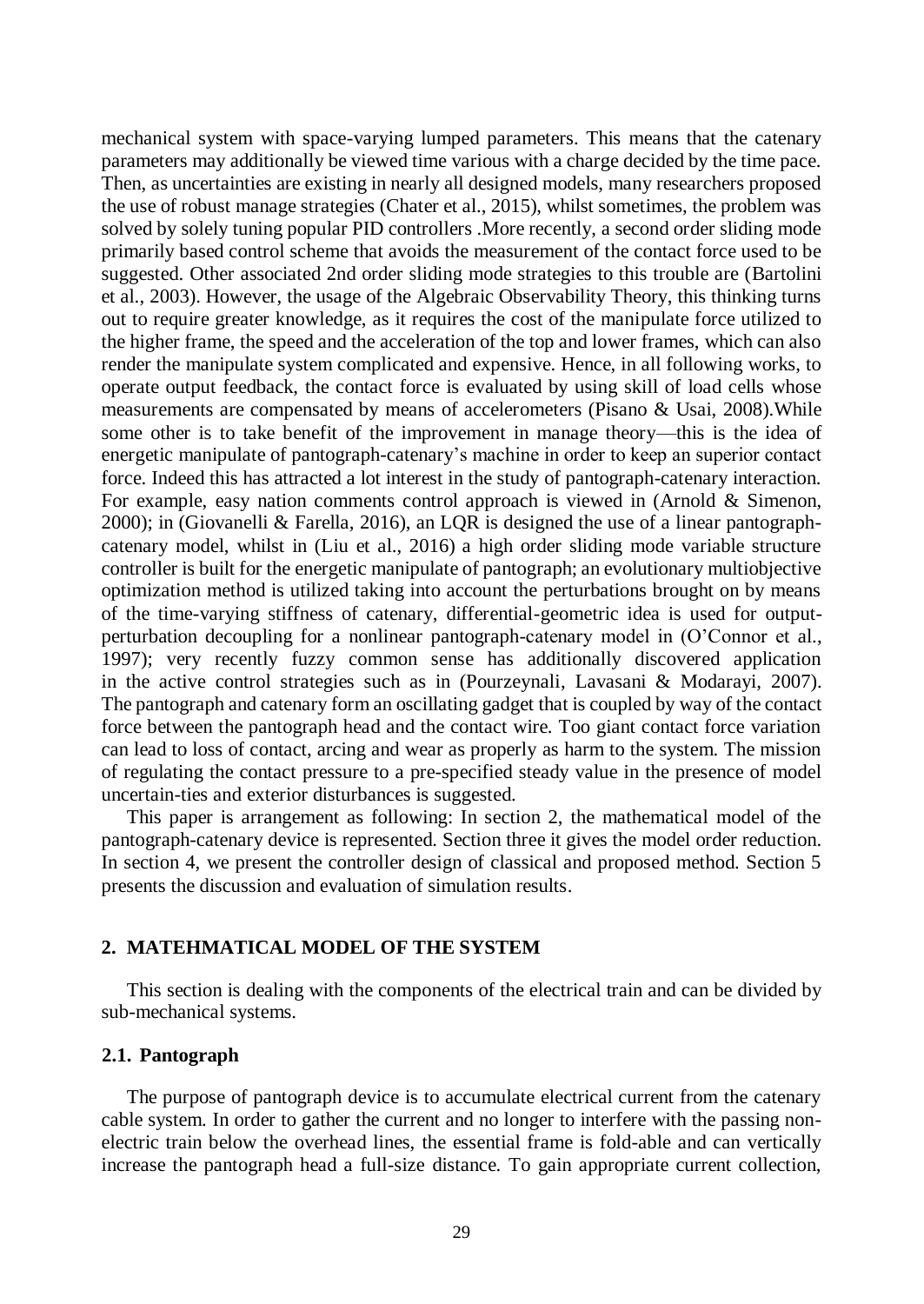the pantograph head is sprung and is pushed towards the overhead line. The drive, typically operated via compressed air from the brake system, is used to energy the device to raise or fall, and offers enough uplift force to preserve the contact between overhead line and pantograph head. Nowadays, there are several kinds of pantographs existing, but the standards are almost the identical (Matvejevs & Matvejevs, 2011). The pantograph consists of a part of physique that come in contact with the overhead catenary and a body that supports it. The body is divided into upper frame and lower frame. The important spring acts to lift the whole pantograph upwards as shown in Fig. 1.The pantograph doesn't control the versions of the contact force by means of itself. In order to control the contact force between the pantograph and the catenary, the active pantographs with the pneumatic actuator have been developed. It used to be found via some experiments that the frame had flexibility which may want to not be omitted to control the contact force. Some high-speed rail structures are powered with the aid of electrical energy furnished to a pantograph on the train's roof from a catenary overhead. The force applied with the aid of the pantograph to the catenary is regulated to keep away from loss of contact due to immoderate transient motion. A proposed method to adjust the force makes use of a closed-loop feedback system, whereby a force,  $F_{mn}$ , is utilized to the bottom of the pantograph, resulting in an output force applied to the catenary at the top. The contact between the head of the pantograph and the catenary is represented with the aid of a spring. The output force is proportional to the displacement of this spring, which is the distinction between the catenary and pantograph head vertical positions.



**Fig. 1. Pantograph system**

#### **2.2. Catenary**

The catenary usually consists of the contact wire, a continuous conduction which transfers electric powered present day to the transferring train through the pantograph, and some different supporters to aid the weight of the contact line and to keep the contact wire in a certain form at positive positions. The structure of the catenary proven in Figure 2. In general, a catenary is composed of one or two wires that make sure the strength transmission to the pantograph, and it also counts with one or two complementary wires that are charged of maintaining the horizontality of the contact wire, as found in Fig. 2.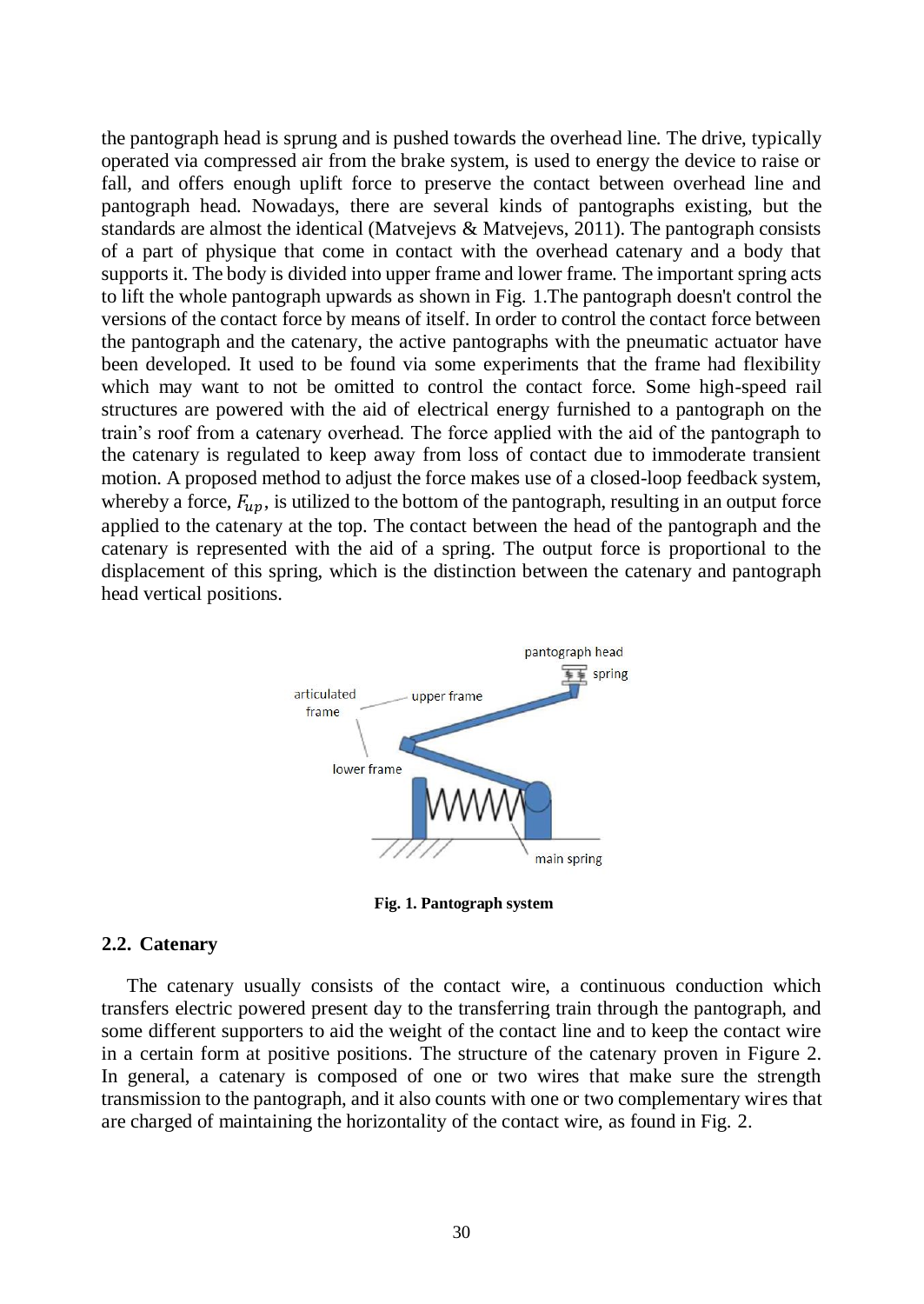

**Fig. 2. Catenary system**

The train is linked to the catenary system by way of pantograph which is set up on the roof of the train. The catenary has two wires, the contact wire which is connected to the pantograph and the messenger wire above the contact wire is linked together over the droppers. The pantograph catenary is targeted to transfer electric current to the train. As a contact pair is continually moving, it is necessary to maintain the contact between pantograph and catenary tight and stable.

Consider the train circumstance is continually moving, it is wanted to control the contact power varieties and not to get the contact misfortunes between the pantograph and catenary framework. The overhead contact wire and pantograph need to stay in touch with one another.

The proposed strategy to manage the power between the pantograph shoe and the electric contact utilizes a closed-loop framework, whereby a force is connected to the base of the pantograph, bringing about a yield power connected to the catenary at the top. Fig. 3, demonstrates the pantograph and catenary coupling.



**Fig. 3. Pantograph and catenary coupling system**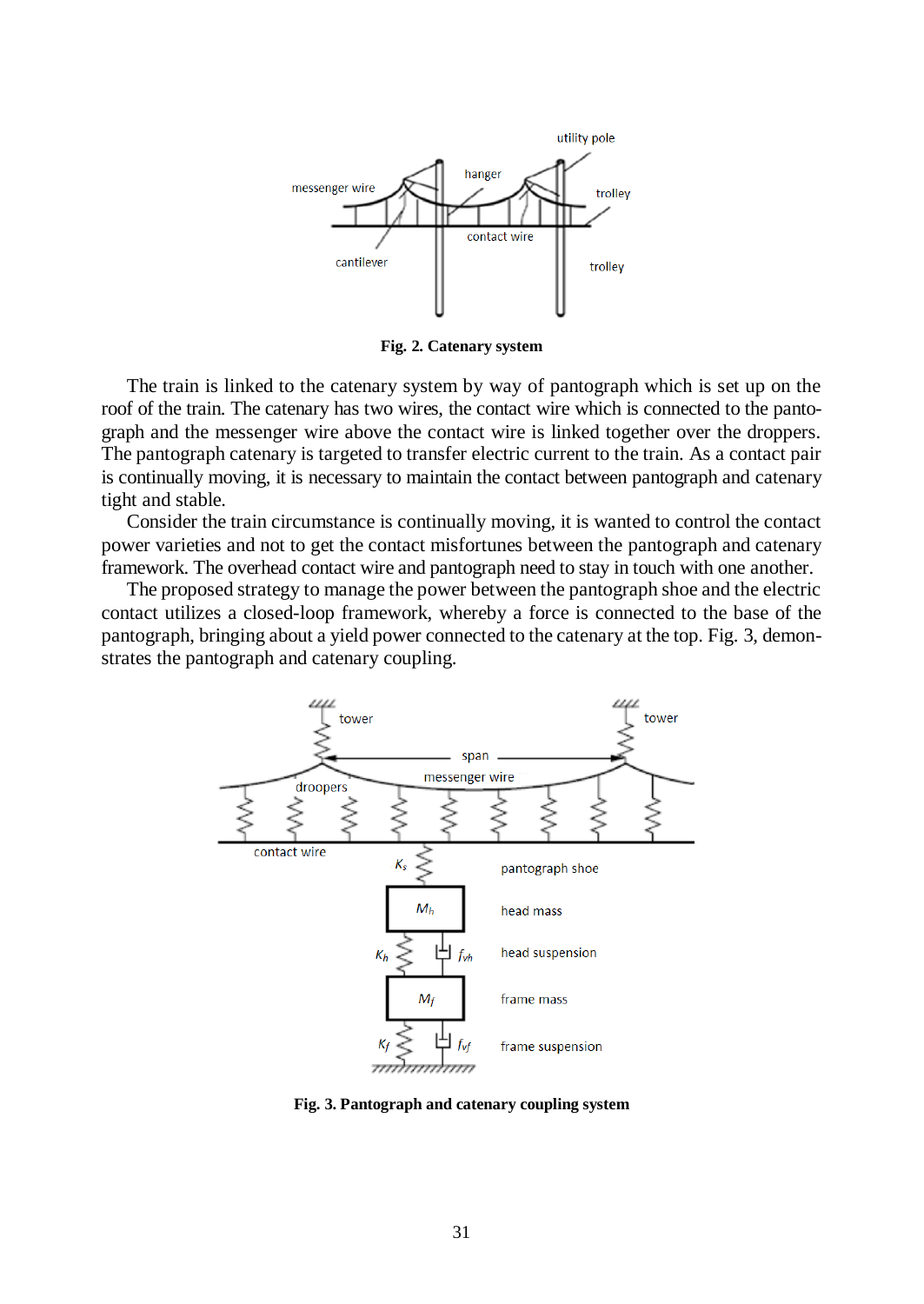Assuming that the overhead contact wire and the shoe on the pantograph head are linked all the time, the contact between the head of the pantograph and the catenary is represented with the aid of a spring. Output force is proportional to the displacement of the spring, which is the distinction between the catenary and pantograph head vertical positions. Let is static uplift force generated through the essential spring which is denoted as the actuator force and is the role at the top of catenary, so that the equations of movement are (Lin, Lin & Yang, 2007):

$$
F_{up} - f_{vf} \dot{Y}_f - K_h (Y_f - Y_h) - f_{vf} (\dot{Y}_f - \dot{Y}_h) = M_f \dot{Y}_f
$$
 (1)

$$
K_h(Y_f - Y_h) - f_{vh}(\dot{Y}_f - \dot{Y}_h) - K_s(Y_h - Y_{cat}) = M_h \ddot{Y}_h
$$
 (2)

$$
K_s Y_h - \left( K_s + K_f \right) Y_{cat} = 0 \tag{3}
$$

Where  $M_f$  and  $M_h$  are frame and head masses,  $f_{vf}$  and  $f_{vh}$  are frame and head dampers coefficients, finally  $K_f$ ,  $K_h$  and  $K_s$  are frame, head and spring stiffness coefficients. Take all the physical parameters from (Shudong, Jingbo & Guosheng, 2008), and these are shown in Tab. 1:

| <b>Parameter</b>         | <b>Value</b>             |  |
|--------------------------|--------------------------|--|
| $M_f$                    | 17.2 [Kgd]               |  |
| $M_h$                    | 9.1 [Kg]                 |  |
| $f_{\boldsymbol{\nu} f}$ | $30$ [N.s/m]             |  |
| fvh                      | 130 [N.s/m]              |  |
| $K_f$                    | $1.535 \cdot 10^6$ [N/m] |  |
| $K_h$                    | $7.10^3$ [N/m]           |  |
|                          | $82.3 \cdot 10^3$ [N/m]  |  |

**Tab.1. Physical parameters**

By solving Eq. (1), Eq. (2) and Eq. (3), the transfer function is determined as (Shudong, Jingbo & Guosheng, 2008):

$$
G(s) = \frac{Y_h(s) - Y_{cat}(s)}{F_{up(s)}} = \frac{0.7883(s + 53.85)}{s^4 + 23.59s^3 + 9785s^2 + 81190s + 3.493 \cdot 10^6}
$$
(4)

## **3. MODEL ORDER REDUCTION**

As considered from Eq. (4), the order is fourth, this gives a complicated analysis and design, so that it wishes model order reduction. There many methods for this and can be classified in classical and modern (Makino et al., 2018) but in this paper can be used particle swarm optimization (PSO) technique, Which has been proposed via (Al-Awad & Al-Seady, 2020), as a result developed in hundreds of scientific papers, and utilized to many numerous problems, for instance neural networks training, information mining, signal processing, and optimum plan of experiments. PSO is a population-based method, that is, it represents the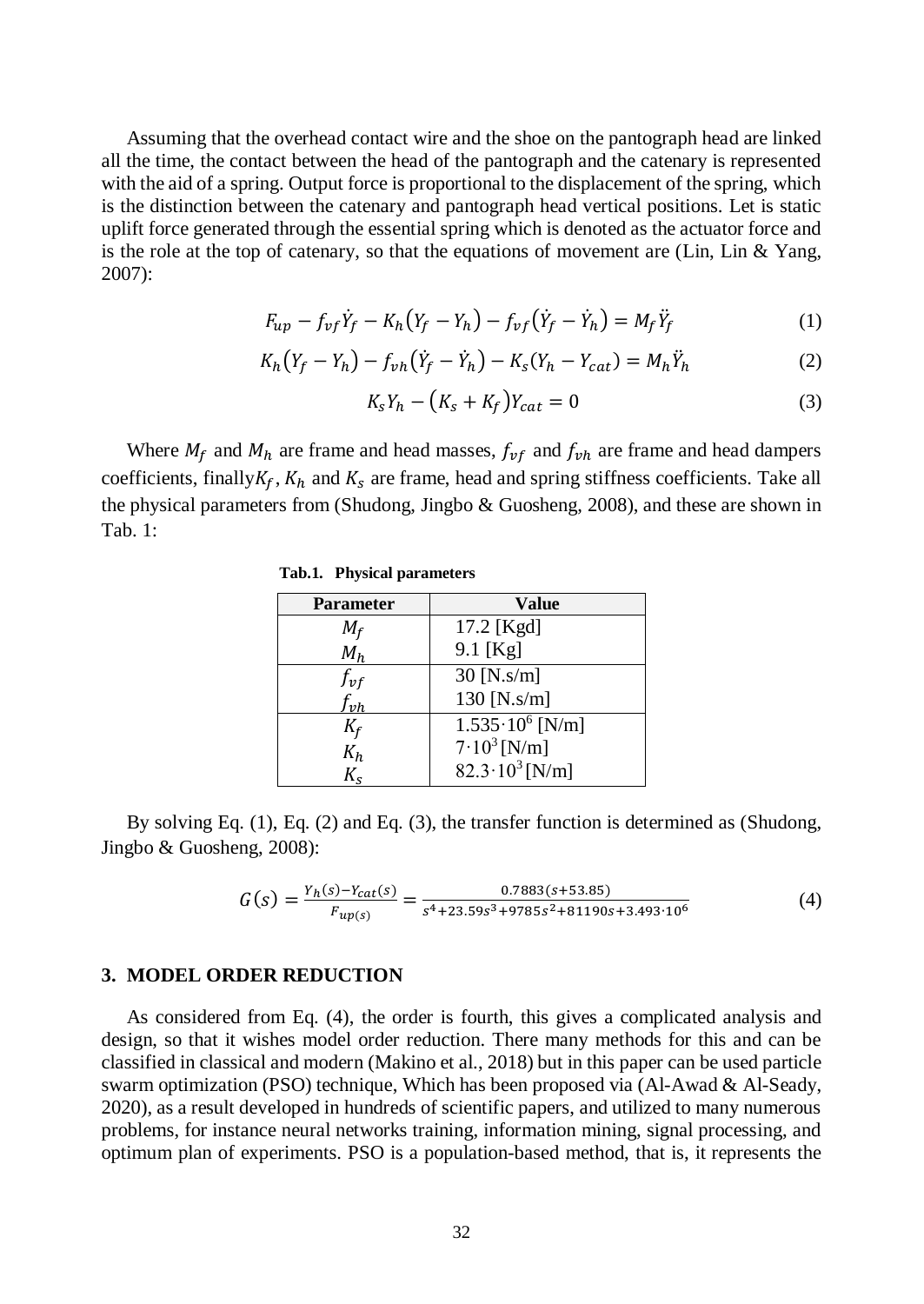nation of the algorithm by using a population, which is iteratively modified until a termination criterion is satisfied. In PSO algorithms, the populace  $P = \{p1, \ldots, pn\}$  of the possible options is regularly referred to as a swarm. The feasible solutions p1,…,pn are called particles. The PSO technique views the set Rd of possible options as a "space" where the particles "move". For solving practical problems, the variety of particles is usually chosen between 10 and 50. The normal aim of the particle swarm optimization (PSO) algorithm is to solve an unconstrained minimization problem. PSO would possibly sound complicated, but it is certainly a very easy algorithm. Over a range of iterations, a group of variables have their values adjusted nearer to the member whose value is closest to the goal at any given moment. Generally there are many papers about the algorithm of PSO and how can be used to solve the issues. In this paper the integral square error criteria (ISE) is used as performance index to decrease the error between the parameters of original and reduced systems. The parameters of PSO algorithm in this work are considered as follows:

- 1. Inertial weight: 0.9.
- 2. Acceleration factors (c1 and c2): are (0.12) and (1.2).
- 3. Population size: 200.
- 4. Maximum iteration: 1000.

The objective function (OF) must be a minimization problem. Let us suppose that there is a problem defined is needed to be optimized by using:

$$
ISE = \int_0^\infty [e(t)]^2 dt \tag{5}
$$

After using PSO MATLAB program, it is found that the reduced function is:

$$
G_r(s) = \frac{9.816 \cdot 10^{-7} s + 5.881 \cdot 10^{-5}}{0.0129 s^2 + 0.1006 s + 4.843}
$$
(6)

There are no large differences between original and reduced order systems, where both have the same overshot and settling time, Fig. 4 shows transient response of original and reduced order systems. For simplicity in design and analysis, Eq.(6) can be used instead of  $Eq. (4).$ 



**Fig. 4. Shows step response of original and reduced order system**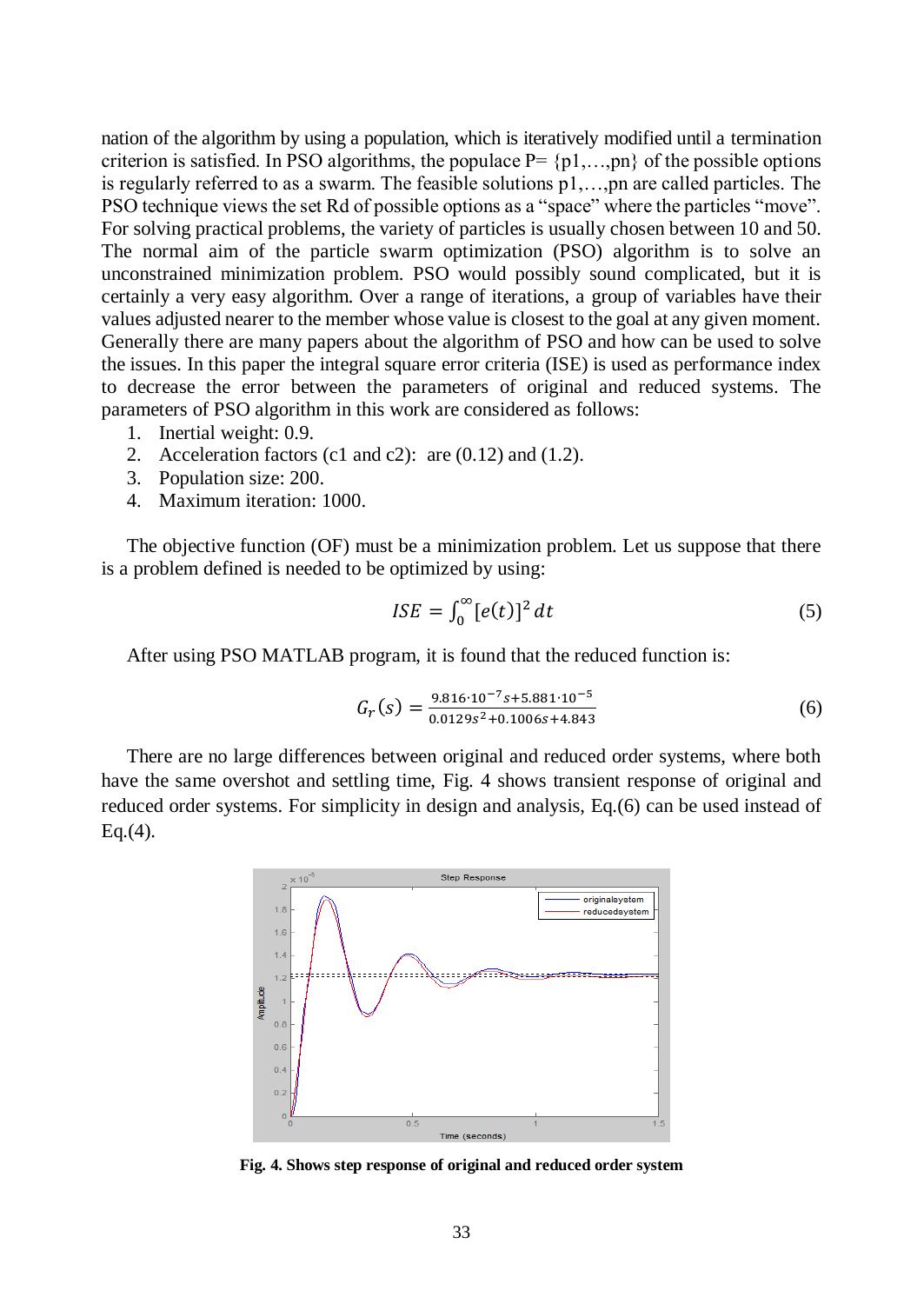As seen from Fig. 4 the transient specifications are almost identical. Tab. 2 shows comparison parameters between original and reduced system.

| <b>System</b>      | Max. overshot<br>$Mp\%$ | <b>Settling time</b><br>Ts (sec) | <b>Rise time</b><br>$Tr$ (sec) | <b>Steady-state</b><br>error Ess |
|--------------------|-------------------------|----------------------------------|--------------------------------|----------------------------------|
| Original<br>System | 54.8%                   | 0.875                            | 0.0481                         | 0.0000124                        |
| Reduced<br>System  | 55%                     | 0.99                             | 0.057                          | 0.000012                         |

 **Tab. 2. Transient response parameters comparison**

## **4. CONTROLLERS DESIGN METHODS**

Before starting with design methods, it is necessary, to assign the requirements design. Pantograph and catenary system must be quickly response and without overshot.

## **4.1. Internal mode control (IMC)**

The improvement of IMC had begun on account that the late Nineteen Fifties in order to layout a most suitable feedback controller. The potential of IMC to meet most of the manipulate targets has led to their significant acceptance in the control industry. It is because, for practical utility is simple and strong to take care of the mannequin inaccuracies. The distinguishing characteristic of IMC shape is the incorporation of the system model which is in parallel with the proper system or the plant. Fig. 5 indicates the schematic graph for IMC process. The proposed controller works for specific values of the filter tuning parameters to achieve the preferred response As the IMC method is primarily based on pole zero cancellation, methods which incorporate IMC graph standards result in a desirable set point responses.



**Fig. 5. Shows IMC structure**

The IMC layout method consists of two steps: The first step will insure that  $q(s)$  is steady and causal; the second step will require  $q(s)$  to be proper. The filter transfer characteristic is to make the controller stable, causal and proper. This strong compensator (filter) performs a pivotal function in the device as it combats plant uncertainties in the system layout so that the designed manipulate system can achieve the diagram targets of strong balance and robust performance. The controller with filter is given by: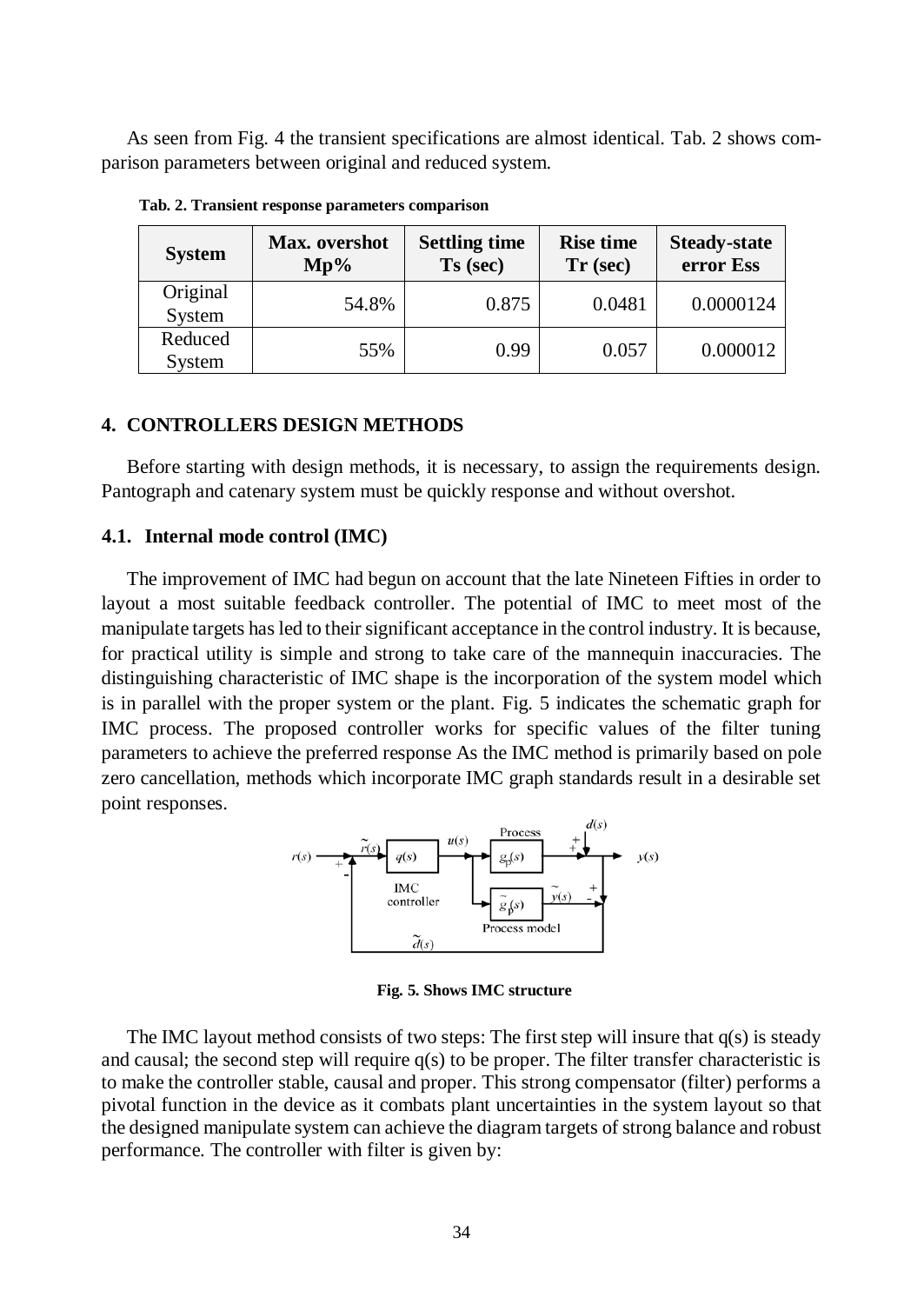$$
q(s) = \frac{G_{p(s)}^{-1}}{(\lambda s + 1)^n}
$$
 (7)

Where *n* is the order of the filter and  $\lambda$  is the filter time constant. The order of the filter is chosen such that is appropriate to stop immoderate differential manipulate action. The filter parameter in the plan can be chosen as a rule of thumb. Considering the order of the filter same as the plant  $n = 2$ , and  $\lambda = 0.1, 0.01$ . Fig. 6. Shows step response of the system with IMC. It appears that y1, with  $\lambda = 0.1$ , there is no Mp%, but  $Ts = 0.565$  sec and  $Ts =$ 0.333 sec, are large values. For y2 with  $\lambda = 0.01$ , there is  $Mp = 5.52\%$  and short values of  $T_s = 0.0466$  sec,  $Tr = 0.0099$  sec, so that needs more tuning to select best value of  $\lambda$ .



**Fig. 6. Shows step response of the system with IMC with different values of :**  $\lambda = 0.1$  for y1 and  $\lambda = 0.01$  for y2.

#### **4.2. Proposed G.A-PID controller**

G.A-PID controller has been proposed for tuning PID boundaries for Eq.(6) utilizing a weighted mix of target work, specifically, integral absolute error (IAE). The G.A is an arbitrary pursuit technique that can be utilized to illuminate nonlinear arrangement of conditions and streamline complex issues. GA utilizes probabilistic progress administers rather than deterministic principles and handles a populace of potential arrangements known as people or chromosomes that develop interactively. Every emphasis of the calculation is named as generation. The development of arrangements is mimicked through a wellness work and hereditary administrators, for example, reproduction, crossover, and mutation (Kennedy & Eberhart, 2016). Genetic algorithm as delineated in Fig. 7. is normally instated with an irregular populace. This populace is typically spoken to by a real-valued number or a double string called a chromosome. The presentation of the individual is estimated and surveyed by the goal work, which allots every individual a comparing number called its fitness. The fitness of every chromosome is surveyed and natural selection procedure is applied. In this work, the error value is utilized to survey the fitness of every chromosome.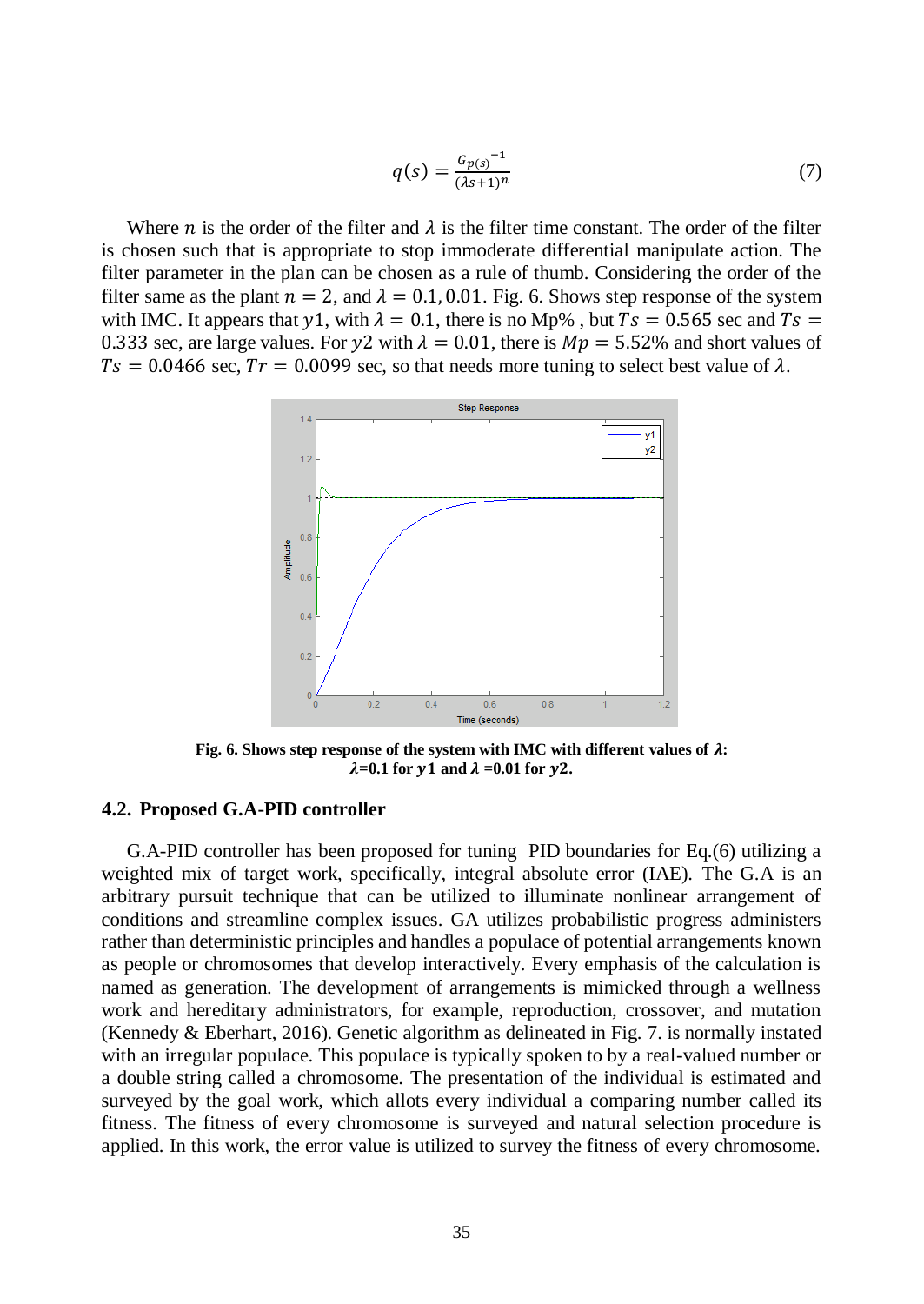There are three primary activities in a Genetic algorithm, reproduction, crossover, and mutation. Crossover and mutation costs can have an effect on the convergence of GA, however nothing can evaluate to the level of manipulate carried out via manipulating of the inertial weight. The greater reduce of inertial weight the greater make bigger the swarm's convergence. This type of manipulate allows finding out the price of convergence, and the level of 'stagnation' ultimately achieved. Stagnation occurs in GA when all of the individuals have the identical genetic code. In that case the gene pool is uniform, crossover has little or no impact on population and each successive generation is surely identical as the first (Haamed & Hameed, 2020).



 **Fig. 7. Flowchart of G.A procedure**

Genetic Algorithm Steps are:

- 1. Initialize the parameter with a population of random solutions, such as crossover rate, mutation rate, number of clusters, and number of generations. Determine the coding mode.
- 2. Compute and evaluate the value of the fitness function.
- 3. Proceed with crossover and mutation operation and make up the new cluster.
- 4. Repeat Step 2, till the best value is obtained.

In general, using the integrated absolute error (IAE), or the integral of squared error (ISE), or the integrated of time weighted squared error (ITSE), or the integral of time multiplied through absolute error (ITAE) is regularly employed in manage system due to the fact it can be evaluated analytically in frequency domain (Kłosowski, Klepka & Nowacka, 2018).

The four integral overall performance criteria have their personal advantages and disadvantages. In this paper, (IAE) can be used as:

$$
IAE = \int_0^\infty |e| \, dt \tag{8}
$$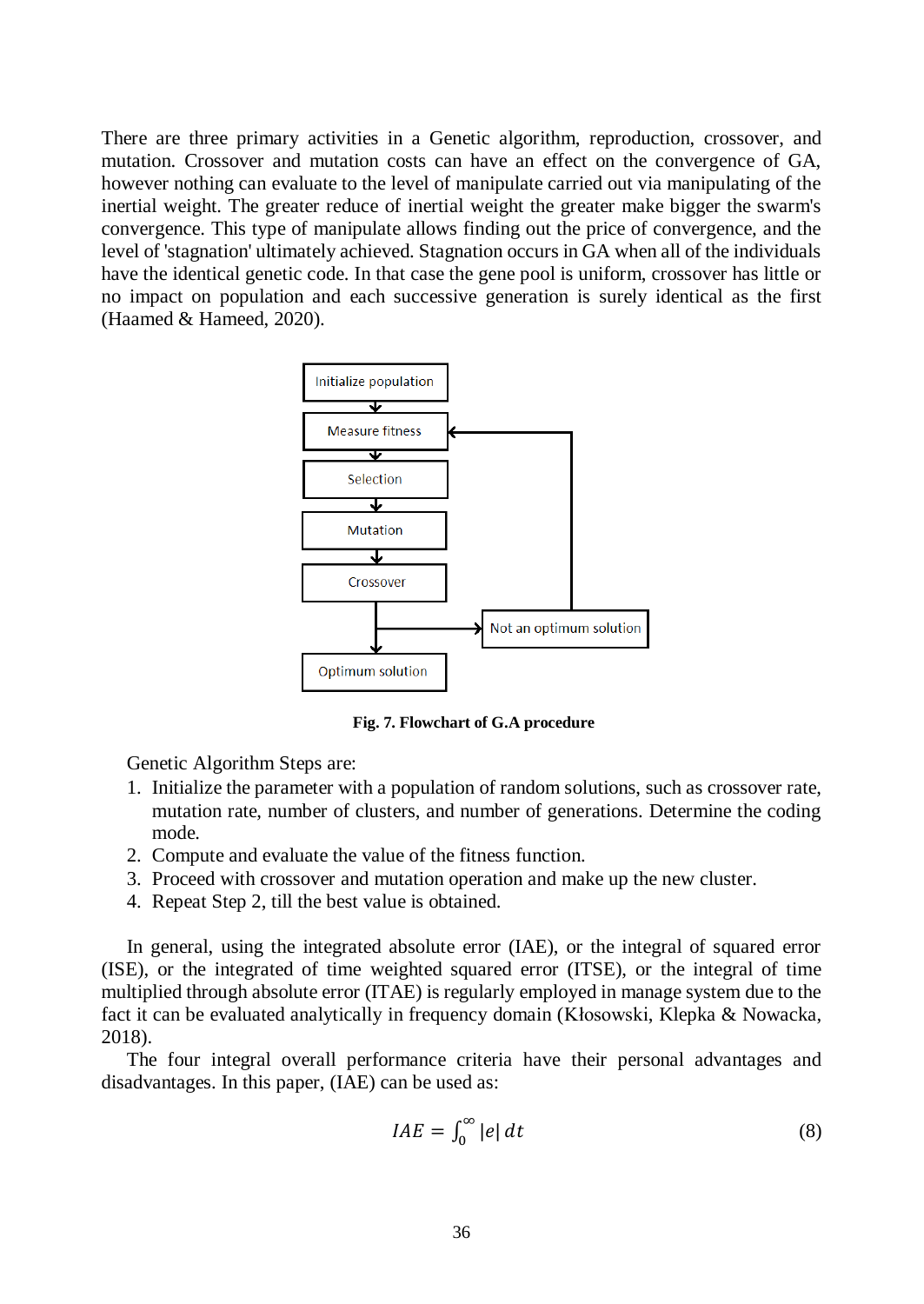G.A algorithm parameters are set based on trial and error as follows:

- 1. Maximum iteration: 500.
- 2. Population size: 100.
- 3. Encoding: binary.
- 4. Selection: uniform.
- 5. Crossover: single point.
- 6. Mutation: uniform.

Fig. 8. shows the block-diagram of G.A-PID controller, after many iterations can be estimated the optimal parameters tuning of PID controller, Kp , Ki, and Kd .



**Fig. 8. Block-diagram of G.A-PID control**

Fig. 9. shows step response of the system with G.A-PID controller, where  $Mp =$ 0.876%,  $Ts = 0.0673$  sec and  $Tr = 0.0435$  sec, and these optimum values design requirements for pantograph-catenary System.



**Fig. 9. Shows step response of the system with G.A-PID controller**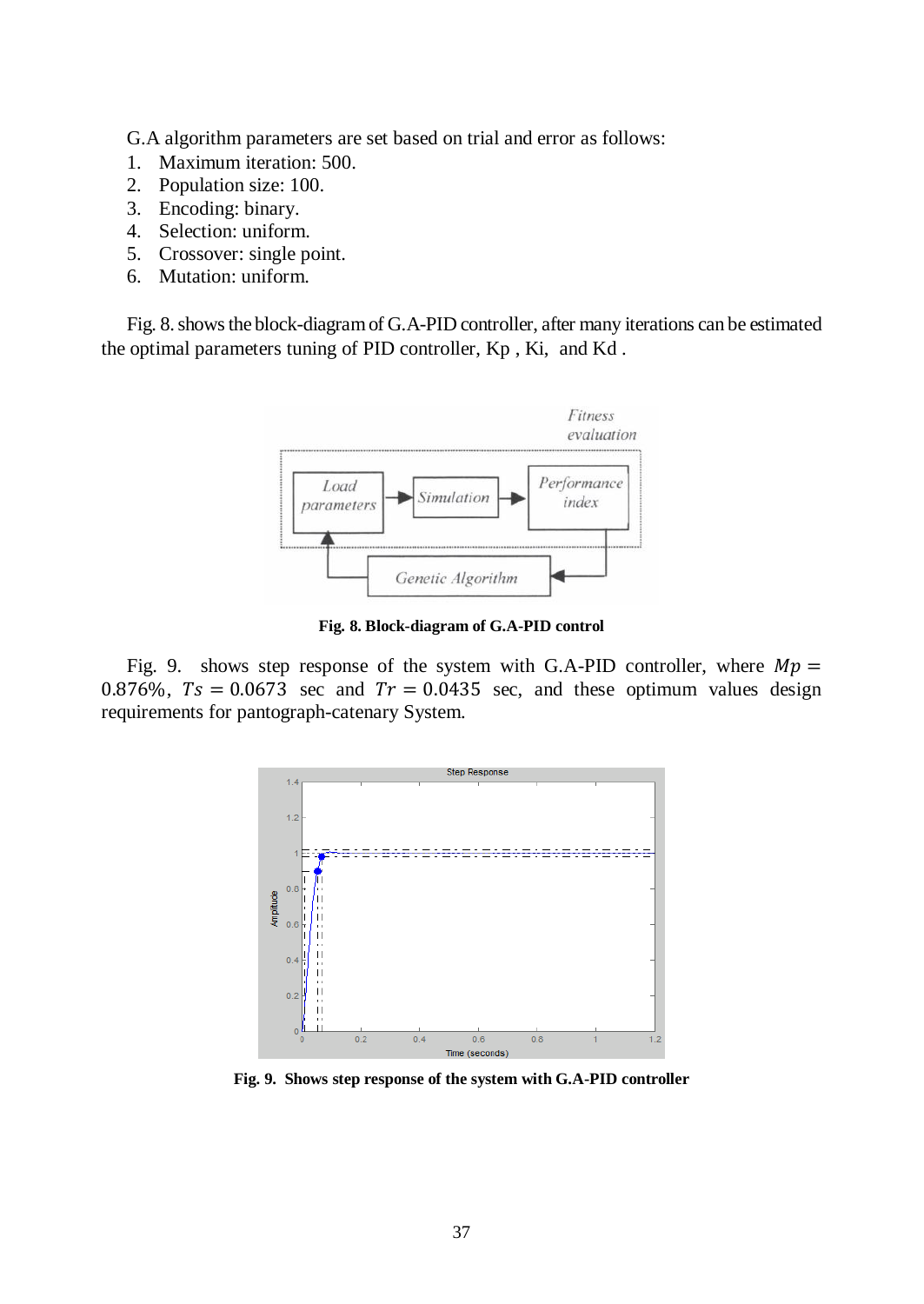#### **5. RESULTS AND DISCUSSION**

For the reason to assessment between the performances of all controllers and G.A-PID, it is fundamental to simulate the transient responses with recognize to settling time, maximum overshoot, rise time and steady-state error and calculate plan specifications and put it as proven in Tab. 3.

| <b>Controller</b><br><b>Types</b> | Max.<br>overshot<br>$Mn\%$ | <b>Settling time</b><br>$Ts$ (sec) | <b>Rise time</b><br>$Tr$ (sec) | <b>Steady-state</b><br>error Ess |
|-----------------------------------|----------------------------|------------------------------------|--------------------------------|----------------------------------|
| IMC                               |                            | 0.565                              | 0.333                          |                                  |
| $G.A-PID$                         | 0.876                      | 0.0673                             | 0.0435                         |                                  |

**Tab.3. Comparison between all controllers' types**

Overall results on the numerical experiment by using MATLAB had shown that the G.A-PID controller improve the effectiveness in control performance as in Fig. 9 especially on reduction of  $Ts$ ,  $Tr$  and very small  $Mp$  of pantograph-catenary system.

Performed simulations pointed out that IMC, G.A-PID approaches lead to zero steadystate error, while LQR needs prefilter to do it and it required more tuning to meet design requirements (reduce  $Mp$ ,  $Ts$ ).

#### **6. CONCLUSION**

In this paper, G.A-PID controller for desired input (step) is developed based on the process model. The pantograph-catenary system is considered in the simulation study in order to demonstrate the superiority of the proposed method. A closed loop response of pantograph-catenary system tuned by the proposed method is compared with the existing conventional IMC controller. Results demonstrated that the G.A-PID has a sufficient performance to control of the system within controller design criteria. It clearly shows that G.A-PID technique gives better performances than IMC controller, when compared Figs (9,6). But G.A-PID requires 32.85 seconds computational time to reach design requirements and make performance index (IAE) with low values (approach to zero).

#### **REFERENCES**

Al-Awad, N., & Al-Seady, A. (2020). Fuzzy Controller of Model Reduction Distillation Column with Minimal Rules. *Applied Computer Science*, *16*(2), 80–94. https://doi.org/10.23743/acs-2020-14

Arnold, M., & Simenon, B. (2000). Pantograph and catenary dynamics: a benchmark problem and its numerical solution. *Applied Numerical Mathematics*, *34*(4), 345–362. https://doi.org/10.1016/S0168- 9274(99)00038-0

Bartolini, G., Pisano, A., Punta, E., & Usai, E. (2003). A survey of applications of second-order sliding mode control to mechanical systems. *International Journal of Control*, *76*(9–10), 875–892. https://doi.org[/10.1080/0020717031000099010](https://www.researchgate.net/deref/http%3A%2F%2Fdx.doi.org%2F10.1080%2F0020717031000099010?_sg%5B0%5D=unyhoHeCsskTWqoZyar4Sy9_3Ps4DfNiBIREgq61VQ-651GNP7dAXXhzHa6GEKP3hovkmnlpngxKPB4EyvI62zT6hw.6ZR8LDOnZhTLRz2fwrofcJvuQjEIjkpQ1ORIGDR_homxBCKRzJzUZfduqeSpaBJ46rav59QnDLhIDfeVfyOZjw)